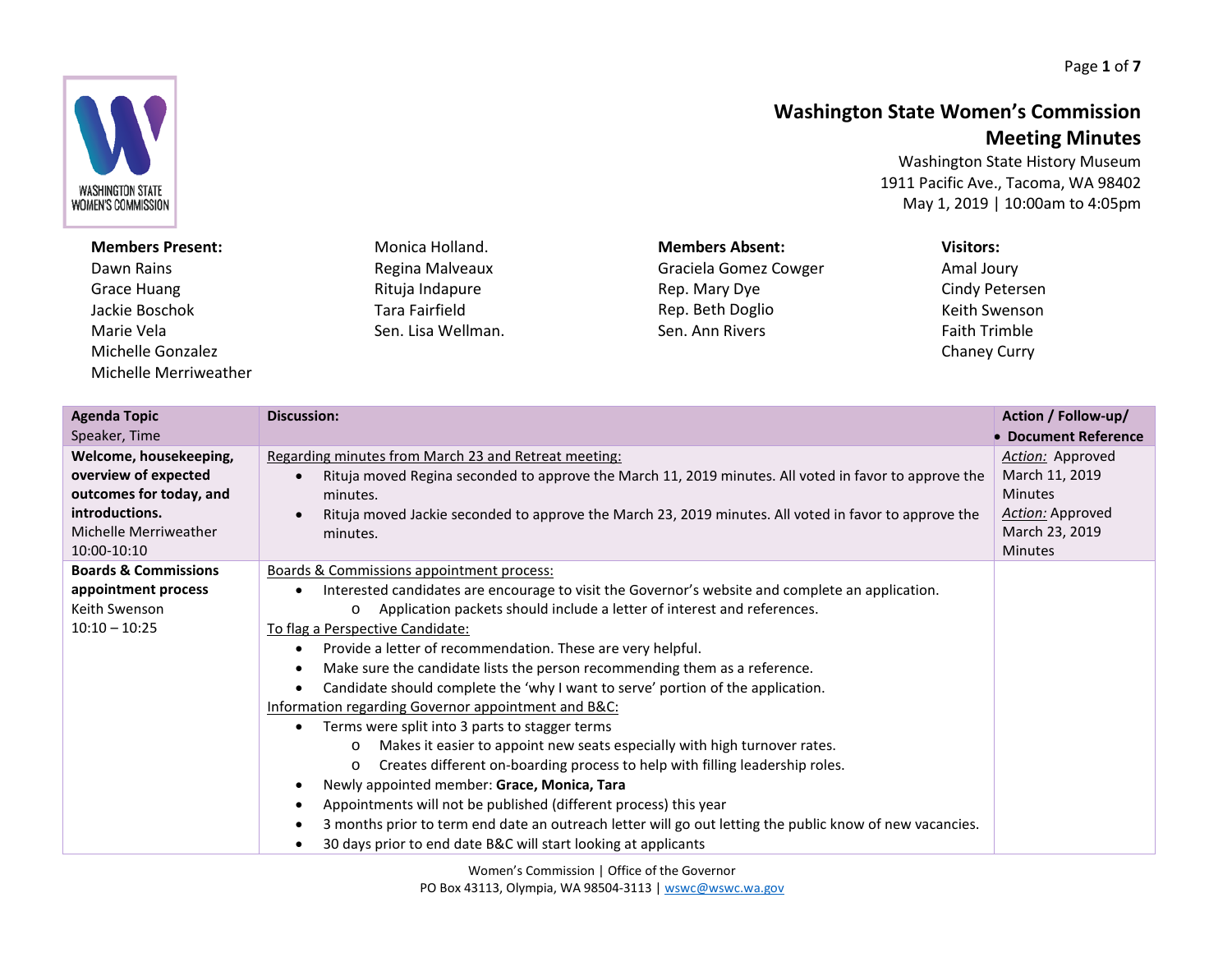|                                  | B&C will connect with Commissioners regarding decisions.                                                               |                        |
|----------------------------------|------------------------------------------------------------------------------------------------------------------------|------------------------|
|                                  | Governor does not need to act on seats (they can remain untouched for 1 year).                                         |                        |
|                                  | Appointments are not guaranteed, no matter how long you may have served.                                               |                        |
|                                  | Questions that are asked when appointing or reappointing:                                                              |                        |
|                                  | Are you enjoying yourself, getting value, do you want to continue serving?<br>$\bullet$                                |                        |
|                                  | Is this commission meeting its goal?                                                                                   |                        |
|                                  | Do others need to be appointed to meet this goal?                                                                      |                        |
|                                  | The process- If someone needs to step down preterm:                                                                    |                        |
|                                  |                                                                                                                        |                        |
|                                  | Establish your step down date (this will be treated as the term end date)<br>$\bullet$                                 |                        |
|                                  | Public outreach begins (recruitments efforts are important)<br>$\bullet$                                               |                        |
|                                  | How the Women's Commission can help B&C with appointments: DRIVE THE FRONT END!                                        |                        |
|                                  | Focus on engaging<br>$\bullet$                                                                                         |                        |
|                                  | Find people that are passionate and want to serve.<br>$\bullet$                                                        |                        |
|                                  | Get information out to the public<br>$\bullet$                                                                         |                        |
|                                  | Encourage diversity among applicants<br>$\bullet$                                                                      |                        |
|                                  | Provide recommendations<br>$\bullet$                                                                                   |                        |
|                                  | Direct people to the website to apply at https://www.governor.wa.gov/<br>$\bullet$                                     |                        |
|                                  | Educate candidates on what it means to serve.<br>$\bullet$                                                             |                        |
|                                  | Questions regarding the appointment process, contact Alexandra Holden at Alexandra. Holden@gov.wa.gov                  |                        |
| <b>Setting and Meeting Goals</b> | Discuss strategic plan 1, 2, & 3 years out and assign goals to committees.                                             | • Results of           |
| Cindy Petersen                   | Goal is to help identify sustainable alignment for committee work.                                                     | <b>Committee Goals</b> |
| $10:25 - 11:55$                  | Review the effects of the Styles with the working groups (Safety, Security and opportunity).<br>$\bullet$              | exercise at May        |
|                                  | Review the Delineator Data with the types of Questions that various Styles need addressed for                          | Meeting                |
|                                  | successful work.                                                                                                       |                        |
|                                  | o Concrete Sequential: Do you have everything you need?                                                                |                        |
|                                  | o Abstract Sequential: What are the impacts?                                                                           |                        |
|                                  | Concrete Random: What research supports the goal?<br>$\circ$                                                           |                        |
|                                  | Abstract Random: How do we all feel about this?<br>$\circ$                                                             |                        |
|                                  | Identify the Projects for the different Committees for the next 1, 2, 3 years that result in sustainable<br>alignment. |                        |
|                                  | Develop SMART Goals for the work with your Projects (using Michael Fullan's method) with your                          |                        |
|                                  | Committee for 2019-2020, 2020-2021, 2021-2022.                                                                         |                        |
|                                  | Each Commissioner and the Director was given five large pink sticky notes to write down<br>$\circ$                     |                        |
|                                  | individual goals for each committee to address Issues/ projects within the Women's                                     |                        |
|                                  | Commission.                                                                                                            |                        |
|                                  | Everyone broke out into teams by committee (Safety, Security, and Opportunity), to review the<br>$\circ$               |                        |
|                                  | results listed for their assigned committees.                                                                          |                        |
|                                  |                                                                                                                        |                        |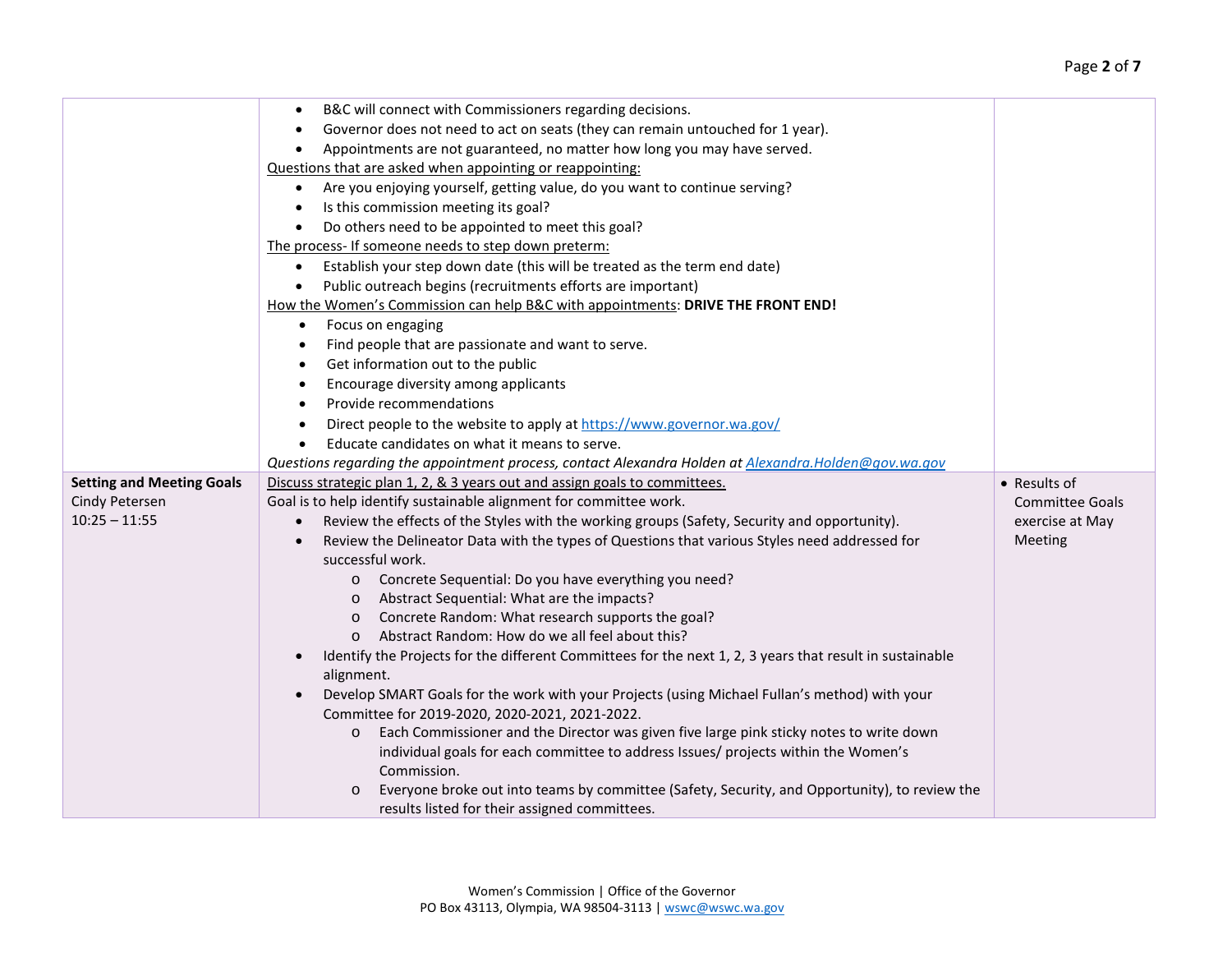|                                        | After reviewing results the next exercise was to review the results of the other committees and<br>$\circ$<br>provided feedback about new issues/project they felt were missing to help establish the goal of<br>the Women's Commission.<br>Results will be compiled on a separate document.<br>$\circ$                                                                                                                                                                                                                                                                                                                                                                                                                                                                                                                                                                                                                                                                                                                                                                                                                                                                                                                                                                                                                                                                                                                                                                                                                                                                                                                                                                                                                                                                                                                                                                       |                                                                       |
|----------------------------------------|-------------------------------------------------------------------------------------------------------------------------------------------------------------------------------------------------------------------------------------------------------------------------------------------------------------------------------------------------------------------------------------------------------------------------------------------------------------------------------------------------------------------------------------------------------------------------------------------------------------------------------------------------------------------------------------------------------------------------------------------------------------------------------------------------------------------------------------------------------------------------------------------------------------------------------------------------------------------------------------------------------------------------------------------------------------------------------------------------------------------------------------------------------------------------------------------------------------------------------------------------------------------------------------------------------------------------------------------------------------------------------------------------------------------------------------------------------------------------------------------------------------------------------------------------------------------------------------------------------------------------------------------------------------------------------------------------------------------------------------------------------------------------------------------------------------------------------------------------------------------------------|-----------------------------------------------------------------------|
| $11:55 - 12:10$                        | <b>Break</b>                                                                                                                                                                                                                                                                                                                                                                                                                                                                                                                                                                                                                                                                                                                                                                                                                                                                                                                                                                                                                                                                                                                                                                                                                                                                                                                                                                                                                                                                                                                                                                                                                                                                                                                                                                                                                                                                  |                                                                       |
|                                        |                                                                                                                                                                                                                                                                                                                                                                                                                                                                                                                                                                                                                                                                                                                                                                                                                                                                                                                                                                                                                                                                                                                                                                                                                                                                                                                                                                                                                                                                                                                                                                                                                                                                                                                                                                                                                                                                               | Follow up with Eleni                                                  |
| <b>Working Lunch</b><br>$12:10 - 1:00$ | Debrief on goals:<br>Senator Wellman shared that she can be used as a resource and can help facilitate a research-focused<br>group for childcare related topics, threat analysis, and can advocate for the Women's Commission in the<br>Legislature.<br>Senator Wellman also gave advice about the following:<br>If the Women's Commission endorses a bill that receives a hearing in the Legislature, take<br>credit!<br>Send letters to Chief Sponsors and Majority Leaders about any endorsed bills<br>$\circ$<br>Take pictures with the Governor on bills the Women's Commission endorsed and post to social<br>$\circ$<br>media sites.<br>The group discussed ways to amplify the Women's Commission and how to use limited resources to<br>accomplish achievable goals like:<br>Informing constituents of meetings and outreach events<br>$\circ$<br>Getting more people involved through social media, reaching out to colleges (women's studies<br>$\circ$<br>courses).<br>Planning future meetings at college campuses to help engage students.<br>$\circ$<br>The idea of creating a 'parking lot' for issues/projects that are not listed or specific to any committee<br>and may need more time to establish which group it will fall under for follow-up.<br>Michelle discussed when and where the next meetings will be held:<br>o July 29 at Gonzaga in Spokane<br>Oct 8 in Seattle<br>$\circ$<br>The group brainstormed ideas about how to get TVW involved:<br>Michelle mentioned she was asked to interview with Austin Jenkins on 'Inside Olympia'.<br>$\circ$<br>Potentially hosting a panel about back-up childcare.<br>$\circ$<br>Ideas related to economic opportunity:<br>To support legislation already established to help women know their rights.<br>To help women understand what finances mean (ask Eleni Papadakis for assistance w/ workforce) | Papadakis with<br><b>WTECB regarding</b><br>understanding<br>finances |
| <b>Child Care Collaborative</b>        | Decide what accountability the Commission wants to legislate?<br>Child Care Collaborative Taskforce:                                                                                                                                                                                                                                                                                                                                                                                                                                                                                                                                                                                                                                                                                                                                                                                                                                                                                                                                                                                                                                                                                                                                                                                                                                                                                                                                                                                                                                                                                                                                                                                                                                                                                                                                                                          | • Childcare                                                           |
| <b>Taskforce</b>                       | Faith Trimble shared personal stories about what drives her passion for the mission and vision of the<br>$\bullet$                                                                                                                                                                                                                                                                                                                                                                                                                                                                                                                                                                                                                                                                                                                                                                                                                                                                                                                                                                                                                                                                                                                                                                                                                                                                                                                                                                                                                                                                                                                                                                                                                                                                                                                                                            | Collaborative                                                         |
| Faith Trimble                          | Child Care Collaborative Taskforce.                                                                                                                                                                                                                                                                                                                                                                                                                                                                                                                                                                                                                                                                                                                                                                                                                                                                                                                                                                                                                                                                                                                                                                                                                                                                                                                                                                                                                                                                                                                                                                                                                                                                                                                                                                                                                                           | Presentation                                                          |
| $1:00 - 1:15$                          | She shared that her company had 'two office babies'. Her employee was able to bring her<br>$\circ$                                                                                                                                                                                                                                                                                                                                                                                                                                                                                                                                                                                                                                                                                                                                                                                                                                                                                                                                                                                                                                                                                                                                                                                                                                                                                                                                                                                                                                                                                                                                                                                                                                                                                                                                                                            |                                                                       |
|                                        | children to work and made things run a lot smoother for the employee.                                                                                                                                                                                                                                                                                                                                                                                                                                                                                                                                                                                                                                                                                                                                                                                                                                                                                                                                                                                                                                                                                                                                                                                                                                                                                                                                                                                                                                                                                                                                                                                                                                                                                                                                                                                                         |                                                                       |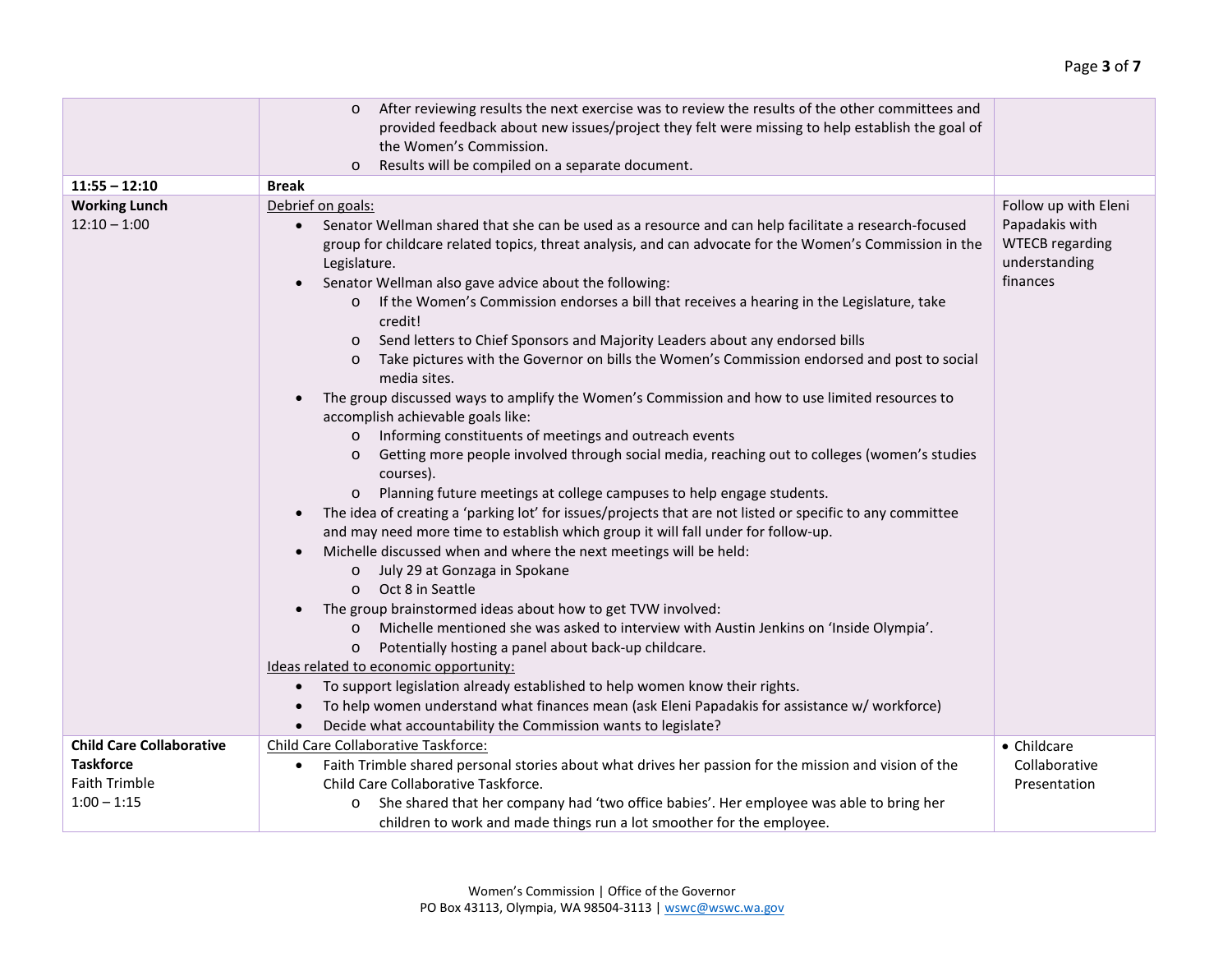| Faith is a mother of two and (before she owned her own company) her child care providers<br>$\circ$<br>were able to help facilitate with her children's health needs and also helped to diagnose an<br>issue with one of her children which lead her to get her child check out by doctors.<br>Information about the taskforce:<br>Member were appointed in 2018<br>$\bullet$<br>o Appointments are comprised of 30 childcare providers, early learning, advocates, businesses,<br>labor, and Legislators.<br>The taskforce is focusing on issue related to affordability, accessibility, employer provided<br>$\circ$<br>childcare, and how to transform the broken market.<br>Current issues and problem with childcare and costs:<br>$\bullet$<br>Current costs of childcare exceeds public university tuition<br>$\circ$<br>Childcare workers earn unlivable wages<br>$\circ$<br>Childcare providers are leaving the industry, creating deserts.<br>$\circ$<br>US businesses lose approx. \$4.4 billion annually due to employee absenteeism because of<br>$\circ$<br>childcare breakdowns<br>There has been a 25% decrease in childcare providers.<br>$\circ$<br>Teachers who have been employed for four or more years are only making minimum wage.<br>$\circ$<br>Some childcare center cannot afford to offer healthcare for employees.<br>$\circ$<br>Most in-home cares are unable to afford the early achiever program.<br>$\circ$<br>State does not pay subsidy to under market childcare.<br>$\circ$<br>There is a 35% turnover in the childcare market.<br>$\circ$<br><b>Association of Washington Businesses:</b><br>67% of businesses have issues with absentee/presenteeism<br>33% of businesses have no issues reported with absenteeism/presenteeism<br>$\bullet$<br>2019 Legislative Session:<br>SHB 1344: Child Care Collaborative Task Force<br>o Extends work of task force<br>o Funding for further study<br>o Develops a child care cost model<br>Working parent subsidy rates and workforce compensation<br>$\circ$<br>Strategy for accessible/affordable care for all families by 2025<br>$\circ$<br>Capital Budget<br>$\bullet$<br>\$10 million: New child care site on Capitol Campus<br>$\circ$<br>\$27.5 million: Competitive grants and earmarks<br>Parents are currently paying between 20-25% of their income<br>$\bullet$<br>No more than 7% of the household income should be going to childcare<br>$\circ$<br>How can the Women's Commission help in an area that is not maximized:<br>The commission can help by understanding the complexity of childcare<br>$\bullet$<br>Grasp the full understanding of the issues/problems related to childcare<br>$\bullet$ |  |  |
|-------------------------------------------------------------------------------------------------------------------------------------------------------------------------------------------------------------------------------------------------------------------------------------------------------------------------------------------------------------------------------------------------------------------------------------------------------------------------------------------------------------------------------------------------------------------------------------------------------------------------------------------------------------------------------------------------------------------------------------------------------------------------------------------------------------------------------------------------------------------------------------------------------------------------------------------------------------------------------------------------------------------------------------------------------------------------------------------------------------------------------------------------------------------------------------------------------------------------------------------------------------------------------------------------------------------------------------------------------------------------------------------------------------------------------------------------------------------------------------------------------------------------------------------------------------------------------------------------------------------------------------------------------------------------------------------------------------------------------------------------------------------------------------------------------------------------------------------------------------------------------------------------------------------------------------------------------------------------------------------------------------------------------------------------------------------------------------------------------------------------------------------------------------------------------------------------------------------------------------------------------------------------------------------------------------------------------------------------------------------------------------------------------------------------------------------------------------------------------------------------------------------------------------------------------------------------------------------------------------------------------------------------------------------------------------------------------|--|--|
|                                                                                                                                                                                                                                                                                                                                                                                                                                                                                                                                                                                                                                                                                                                                                                                                                                                                                                                                                                                                                                                                                                                                                                                                                                                                                                                                                                                                                                                                                                                                                                                                                                                                                                                                                                                                                                                                                                                                                                                                                                                                                                                                                                                                                                                                                                                                                                                                                                                                                                                                                                                                                                                                                                       |  |  |
|                                                                                                                                                                                                                                                                                                                                                                                                                                                                                                                                                                                                                                                                                                                                                                                                                                                                                                                                                                                                                                                                                                                                                                                                                                                                                                                                                                                                                                                                                                                                                                                                                                                                                                                                                                                                                                                                                                                                                                                                                                                                                                                                                                                                                                                                                                                                                                                                                                                                                                                                                                                                                                                                                                       |  |  |
|                                                                                                                                                                                                                                                                                                                                                                                                                                                                                                                                                                                                                                                                                                                                                                                                                                                                                                                                                                                                                                                                                                                                                                                                                                                                                                                                                                                                                                                                                                                                                                                                                                                                                                                                                                                                                                                                                                                                                                                                                                                                                                                                                                                                                                                                                                                                                                                                                                                                                                                                                                                                                                                                                                       |  |  |
|                                                                                                                                                                                                                                                                                                                                                                                                                                                                                                                                                                                                                                                                                                                                                                                                                                                                                                                                                                                                                                                                                                                                                                                                                                                                                                                                                                                                                                                                                                                                                                                                                                                                                                                                                                                                                                                                                                                                                                                                                                                                                                                                                                                                                                                                                                                                                                                                                                                                                                                                                                                                                                                                                                       |  |  |
|                                                                                                                                                                                                                                                                                                                                                                                                                                                                                                                                                                                                                                                                                                                                                                                                                                                                                                                                                                                                                                                                                                                                                                                                                                                                                                                                                                                                                                                                                                                                                                                                                                                                                                                                                                                                                                                                                                                                                                                                                                                                                                                                                                                                                                                                                                                                                                                                                                                                                                                                                                                                                                                                                                       |  |  |
|                                                                                                                                                                                                                                                                                                                                                                                                                                                                                                                                                                                                                                                                                                                                                                                                                                                                                                                                                                                                                                                                                                                                                                                                                                                                                                                                                                                                                                                                                                                                                                                                                                                                                                                                                                                                                                                                                                                                                                                                                                                                                                                                                                                                                                                                                                                                                                                                                                                                                                                                                                                                                                                                                                       |  |  |
|                                                                                                                                                                                                                                                                                                                                                                                                                                                                                                                                                                                                                                                                                                                                                                                                                                                                                                                                                                                                                                                                                                                                                                                                                                                                                                                                                                                                                                                                                                                                                                                                                                                                                                                                                                                                                                                                                                                                                                                                                                                                                                                                                                                                                                                                                                                                                                                                                                                                                                                                                                                                                                                                                                       |  |  |
|                                                                                                                                                                                                                                                                                                                                                                                                                                                                                                                                                                                                                                                                                                                                                                                                                                                                                                                                                                                                                                                                                                                                                                                                                                                                                                                                                                                                                                                                                                                                                                                                                                                                                                                                                                                                                                                                                                                                                                                                                                                                                                                                                                                                                                                                                                                                                                                                                                                                                                                                                                                                                                                                                                       |  |  |
|                                                                                                                                                                                                                                                                                                                                                                                                                                                                                                                                                                                                                                                                                                                                                                                                                                                                                                                                                                                                                                                                                                                                                                                                                                                                                                                                                                                                                                                                                                                                                                                                                                                                                                                                                                                                                                                                                                                                                                                                                                                                                                                                                                                                                                                                                                                                                                                                                                                                                                                                                                                                                                                                                                       |  |  |
|                                                                                                                                                                                                                                                                                                                                                                                                                                                                                                                                                                                                                                                                                                                                                                                                                                                                                                                                                                                                                                                                                                                                                                                                                                                                                                                                                                                                                                                                                                                                                                                                                                                                                                                                                                                                                                                                                                                                                                                                                                                                                                                                                                                                                                                                                                                                                                                                                                                                                                                                                                                                                                                                                                       |  |  |
|                                                                                                                                                                                                                                                                                                                                                                                                                                                                                                                                                                                                                                                                                                                                                                                                                                                                                                                                                                                                                                                                                                                                                                                                                                                                                                                                                                                                                                                                                                                                                                                                                                                                                                                                                                                                                                                                                                                                                                                                                                                                                                                                                                                                                                                                                                                                                                                                                                                                                                                                                                                                                                                                                                       |  |  |
|                                                                                                                                                                                                                                                                                                                                                                                                                                                                                                                                                                                                                                                                                                                                                                                                                                                                                                                                                                                                                                                                                                                                                                                                                                                                                                                                                                                                                                                                                                                                                                                                                                                                                                                                                                                                                                                                                                                                                                                                                                                                                                                                                                                                                                                                                                                                                                                                                                                                                                                                                                                                                                                                                                       |  |  |
|                                                                                                                                                                                                                                                                                                                                                                                                                                                                                                                                                                                                                                                                                                                                                                                                                                                                                                                                                                                                                                                                                                                                                                                                                                                                                                                                                                                                                                                                                                                                                                                                                                                                                                                                                                                                                                                                                                                                                                                                                                                                                                                                                                                                                                                                                                                                                                                                                                                                                                                                                                                                                                                                                                       |  |  |
|                                                                                                                                                                                                                                                                                                                                                                                                                                                                                                                                                                                                                                                                                                                                                                                                                                                                                                                                                                                                                                                                                                                                                                                                                                                                                                                                                                                                                                                                                                                                                                                                                                                                                                                                                                                                                                                                                                                                                                                                                                                                                                                                                                                                                                                                                                                                                                                                                                                                                                                                                                                                                                                                                                       |  |  |
|                                                                                                                                                                                                                                                                                                                                                                                                                                                                                                                                                                                                                                                                                                                                                                                                                                                                                                                                                                                                                                                                                                                                                                                                                                                                                                                                                                                                                                                                                                                                                                                                                                                                                                                                                                                                                                                                                                                                                                                                                                                                                                                                                                                                                                                                                                                                                                                                                                                                                                                                                                                                                                                                                                       |  |  |
|                                                                                                                                                                                                                                                                                                                                                                                                                                                                                                                                                                                                                                                                                                                                                                                                                                                                                                                                                                                                                                                                                                                                                                                                                                                                                                                                                                                                                                                                                                                                                                                                                                                                                                                                                                                                                                                                                                                                                                                                                                                                                                                                                                                                                                                                                                                                                                                                                                                                                                                                                                                                                                                                                                       |  |  |
|                                                                                                                                                                                                                                                                                                                                                                                                                                                                                                                                                                                                                                                                                                                                                                                                                                                                                                                                                                                                                                                                                                                                                                                                                                                                                                                                                                                                                                                                                                                                                                                                                                                                                                                                                                                                                                                                                                                                                                                                                                                                                                                                                                                                                                                                                                                                                                                                                                                                                                                                                                                                                                                                                                       |  |  |
|                                                                                                                                                                                                                                                                                                                                                                                                                                                                                                                                                                                                                                                                                                                                                                                                                                                                                                                                                                                                                                                                                                                                                                                                                                                                                                                                                                                                                                                                                                                                                                                                                                                                                                                                                                                                                                                                                                                                                                                                                                                                                                                                                                                                                                                                                                                                                                                                                                                                                                                                                                                                                                                                                                       |  |  |
|                                                                                                                                                                                                                                                                                                                                                                                                                                                                                                                                                                                                                                                                                                                                                                                                                                                                                                                                                                                                                                                                                                                                                                                                                                                                                                                                                                                                                                                                                                                                                                                                                                                                                                                                                                                                                                                                                                                                                                                                                                                                                                                                                                                                                                                                                                                                                                                                                                                                                                                                                                                                                                                                                                       |  |  |
|                                                                                                                                                                                                                                                                                                                                                                                                                                                                                                                                                                                                                                                                                                                                                                                                                                                                                                                                                                                                                                                                                                                                                                                                                                                                                                                                                                                                                                                                                                                                                                                                                                                                                                                                                                                                                                                                                                                                                                                                                                                                                                                                                                                                                                                                                                                                                                                                                                                                                                                                                                                                                                                                                                       |  |  |
|                                                                                                                                                                                                                                                                                                                                                                                                                                                                                                                                                                                                                                                                                                                                                                                                                                                                                                                                                                                                                                                                                                                                                                                                                                                                                                                                                                                                                                                                                                                                                                                                                                                                                                                                                                                                                                                                                                                                                                                                                                                                                                                                                                                                                                                                                                                                                                                                                                                                                                                                                                                                                                                                                                       |  |  |
|                                                                                                                                                                                                                                                                                                                                                                                                                                                                                                                                                                                                                                                                                                                                                                                                                                                                                                                                                                                                                                                                                                                                                                                                                                                                                                                                                                                                                                                                                                                                                                                                                                                                                                                                                                                                                                                                                                                                                                                                                                                                                                                                                                                                                                                                                                                                                                                                                                                                                                                                                                                                                                                                                                       |  |  |
|                                                                                                                                                                                                                                                                                                                                                                                                                                                                                                                                                                                                                                                                                                                                                                                                                                                                                                                                                                                                                                                                                                                                                                                                                                                                                                                                                                                                                                                                                                                                                                                                                                                                                                                                                                                                                                                                                                                                                                                                                                                                                                                                                                                                                                                                                                                                                                                                                                                                                                                                                                                                                                                                                                       |  |  |
|                                                                                                                                                                                                                                                                                                                                                                                                                                                                                                                                                                                                                                                                                                                                                                                                                                                                                                                                                                                                                                                                                                                                                                                                                                                                                                                                                                                                                                                                                                                                                                                                                                                                                                                                                                                                                                                                                                                                                                                                                                                                                                                                                                                                                                                                                                                                                                                                                                                                                                                                                                                                                                                                                                       |  |  |
|                                                                                                                                                                                                                                                                                                                                                                                                                                                                                                                                                                                                                                                                                                                                                                                                                                                                                                                                                                                                                                                                                                                                                                                                                                                                                                                                                                                                                                                                                                                                                                                                                                                                                                                                                                                                                                                                                                                                                                                                                                                                                                                                                                                                                                                                                                                                                                                                                                                                                                                                                                                                                                                                                                       |  |  |
|                                                                                                                                                                                                                                                                                                                                                                                                                                                                                                                                                                                                                                                                                                                                                                                                                                                                                                                                                                                                                                                                                                                                                                                                                                                                                                                                                                                                                                                                                                                                                                                                                                                                                                                                                                                                                                                                                                                                                                                                                                                                                                                                                                                                                                                                                                                                                                                                                                                                                                                                                                                                                                                                                                       |  |  |
|                                                                                                                                                                                                                                                                                                                                                                                                                                                                                                                                                                                                                                                                                                                                                                                                                                                                                                                                                                                                                                                                                                                                                                                                                                                                                                                                                                                                                                                                                                                                                                                                                                                                                                                                                                                                                                                                                                                                                                                                                                                                                                                                                                                                                                                                                                                                                                                                                                                                                                                                                                                                                                                                                                       |  |  |
|                                                                                                                                                                                                                                                                                                                                                                                                                                                                                                                                                                                                                                                                                                                                                                                                                                                                                                                                                                                                                                                                                                                                                                                                                                                                                                                                                                                                                                                                                                                                                                                                                                                                                                                                                                                                                                                                                                                                                                                                                                                                                                                                                                                                                                                                                                                                                                                                                                                                                                                                                                                                                                                                                                       |  |  |
|                                                                                                                                                                                                                                                                                                                                                                                                                                                                                                                                                                                                                                                                                                                                                                                                                                                                                                                                                                                                                                                                                                                                                                                                                                                                                                                                                                                                                                                                                                                                                                                                                                                                                                                                                                                                                                                                                                                                                                                                                                                                                                                                                                                                                                                                                                                                                                                                                                                                                                                                                                                                                                                                                                       |  |  |
|                                                                                                                                                                                                                                                                                                                                                                                                                                                                                                                                                                                                                                                                                                                                                                                                                                                                                                                                                                                                                                                                                                                                                                                                                                                                                                                                                                                                                                                                                                                                                                                                                                                                                                                                                                                                                                                                                                                                                                                                                                                                                                                                                                                                                                                                                                                                                                                                                                                                                                                                                                                                                                                                                                       |  |  |
|                                                                                                                                                                                                                                                                                                                                                                                                                                                                                                                                                                                                                                                                                                                                                                                                                                                                                                                                                                                                                                                                                                                                                                                                                                                                                                                                                                                                                                                                                                                                                                                                                                                                                                                                                                                                                                                                                                                                                                                                                                                                                                                                                                                                                                                                                                                                                                                                                                                                                                                                                                                                                                                                                                       |  |  |
|                                                                                                                                                                                                                                                                                                                                                                                                                                                                                                                                                                                                                                                                                                                                                                                                                                                                                                                                                                                                                                                                                                                                                                                                                                                                                                                                                                                                                                                                                                                                                                                                                                                                                                                                                                                                                                                                                                                                                                                                                                                                                                                                                                                                                                                                                                                                                                                                                                                                                                                                                                                                                                                                                                       |  |  |
|                                                                                                                                                                                                                                                                                                                                                                                                                                                                                                                                                                                                                                                                                                                                                                                                                                                                                                                                                                                                                                                                                                                                                                                                                                                                                                                                                                                                                                                                                                                                                                                                                                                                                                                                                                                                                                                                                                                                                                                                                                                                                                                                                                                                                                                                                                                                                                                                                                                                                                                                                                                                                                                                                                       |  |  |
|                                                                                                                                                                                                                                                                                                                                                                                                                                                                                                                                                                                                                                                                                                                                                                                                                                                                                                                                                                                                                                                                                                                                                                                                                                                                                                                                                                                                                                                                                                                                                                                                                                                                                                                                                                                                                                                                                                                                                                                                                                                                                                                                                                                                                                                                                                                                                                                                                                                                                                                                                                                                                                                                                                       |  |  |
|                                                                                                                                                                                                                                                                                                                                                                                                                                                                                                                                                                                                                                                                                                                                                                                                                                                                                                                                                                                                                                                                                                                                                                                                                                                                                                                                                                                                                                                                                                                                                                                                                                                                                                                                                                                                                                                                                                                                                                                                                                                                                                                                                                                                                                                                                                                                                                                                                                                                                                                                                                                                                                                                                                       |  |  |
|                                                                                                                                                                                                                                                                                                                                                                                                                                                                                                                                                                                                                                                                                                                                                                                                                                                                                                                                                                                                                                                                                                                                                                                                                                                                                                                                                                                                                                                                                                                                                                                                                                                                                                                                                                                                                                                                                                                                                                                                                                                                                                                                                                                                                                                                                                                                                                                                                                                                                                                                                                                                                                                                                                       |  |  |
|                                                                                                                                                                                                                                                                                                                                                                                                                                                                                                                                                                                                                                                                                                                                                                                                                                                                                                                                                                                                                                                                                                                                                                                                                                                                                                                                                                                                                                                                                                                                                                                                                                                                                                                                                                                                                                                                                                                                                                                                                                                                                                                                                                                                                                                                                                                                                                                                                                                                                                                                                                                                                                                                                                       |  |  |
|                                                                                                                                                                                                                                                                                                                                                                                                                                                                                                                                                                                                                                                                                                                                                                                                                                                                                                                                                                                                                                                                                                                                                                                                                                                                                                                                                                                                                                                                                                                                                                                                                                                                                                                                                                                                                                                                                                                                                                                                                                                                                                                                                                                                                                                                                                                                                                                                                                                                                                                                                                                                                                                                                                       |  |  |
|                                                                                                                                                                                                                                                                                                                                                                                                                                                                                                                                                                                                                                                                                                                                                                                                                                                                                                                                                                                                                                                                                                                                                                                                                                                                                                                                                                                                                                                                                                                                                                                                                                                                                                                                                                                                                                                                                                                                                                                                                                                                                                                                                                                                                                                                                                                                                                                                                                                                                                                                                                                                                                                                                                       |  |  |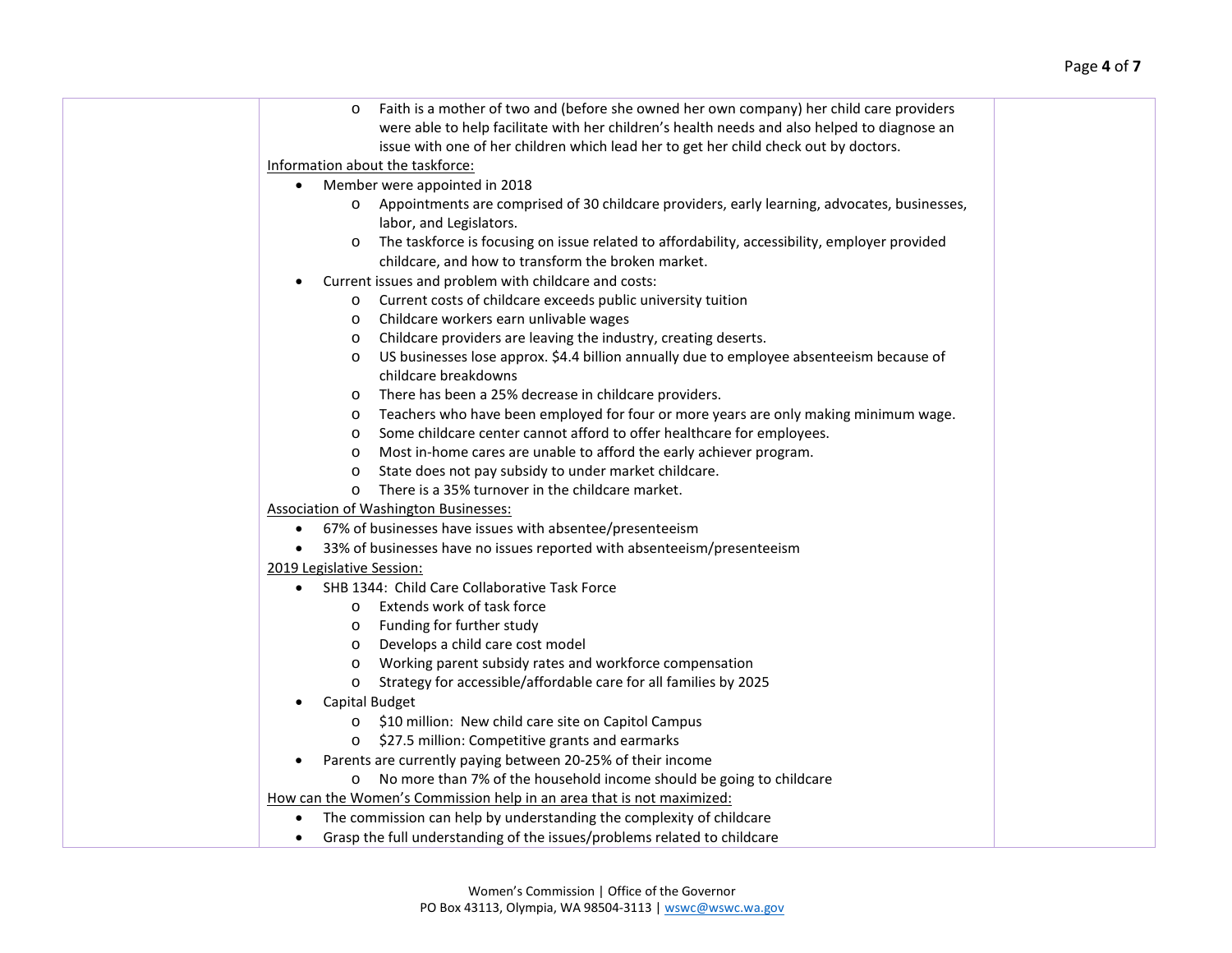| <b>SMART Goals</b><br>Chaney Curry<br>$1:15 - 1:45$ | Facilitated discussion on how to write SMART Goals:<br><b>Tips and Tricks</b><br>1) Specific:<br>Do not include any 'solution'<br>$\bullet$<br>Clear and actionable statement about the goal you<br>language<br>want to accomplish<br>Use existing tools to shape<br>What are the measurable, observable outcomes of<br>your problem including Root<br>the goal?<br>Cause Analysis, the 5 W's, etc.<br>Measurable<br>2)<br>Think outside the box. Have<br>$\bullet$<br>These are the actual metrics and measures used to<br>you considered all potential<br>track the observable outcomes<br>impacts?<br>What is our starting point/baseline? How will that<br>change if we're successful?<br>3) Actionable:<br>This section gives a high level description of how the goal can be accomplished with the right level of<br>effort<br>Describe the knowledge, skills, and tools needed; if unavailable, describe how to get them (e.g. training)<br>$\bullet$<br>4) Relevant<br>Description of how this goal relates to the larger goals of the organization<br>Use future state information from strategic documents including vision, mission, values, and goals<br>5) Time bound<br>Describe the high level timeline of the goal<br>Are there any constraints? Any hard deadlines?<br>Step 1: Create a Problem Statement (example: How to get more women on corporate boards)<br>Step 2: Align the Problem Statement to your Vision (example: Prosperous, Empowerment)<br>Step 3: Write your SMART goal from your Vision (example: to have corporate boards report how many women<br>are currently serving on boards, and have that number increase by 75%). | • How to Write<br><b>SMART Goals</b><br>Presentation |
|-----------------------------------------------------|----------------------------------------------------------------------------------------------------------------------------------------------------------------------------------------------------------------------------------------------------------------------------------------------------------------------------------------------------------------------------------------------------------------------------------------------------------------------------------------------------------------------------------------------------------------------------------------------------------------------------------------------------------------------------------------------------------------------------------------------------------------------------------------------------------------------------------------------------------------------------------------------------------------------------------------------------------------------------------------------------------------------------------------------------------------------------------------------------------------------------------------------------------------------------------------------------------------------------------------------------------------------------------------------------------------------------------------------------------------------------------------------------------------------------------------------------------------------------------------------------------------------------------------------------------------------------------------------------------------------------------------------------------------|------------------------------------------------------|
| $1:45 - 2:15$                                       | <b>Bylaws discussion &amp; revision</b><br>Mission statement - improves the life of every woman<br>$\bullet$<br>Typo on top page 4 at elections "the last"<br>Page 4, after 1st sentence of Voting add "No voting shall be conducted by secret ballot."<br>Page 5 - Standing Committee - volunteers to serve on or assist with the work of the committees.<br>Page 6 Article 7 "A meeting notice shall be posted wswc.wa.gov website." Insert under meeting<br>frequency after first sentence.<br>Governor - find and search to capitalize Gov<br>Tara motion, Dawn seconded to adopt with edits- all in favor, no abstentions, no opposed.                                                                                                                                                                                                                                                                                                                                                                                                                                                                                                                                                                                                                                                                                                                                                                                                                                                                                                                                                                                                                    | • DRAFT Bylaws<br><b>Action: Bylaws</b><br>Adopted   |
| $2:25 - 2:35$                                       | Legislator Advisor Updates:<br>Senators Lisa Wellman will be dedicated to changing our regressive, upside down tax structure<br>$\bullet$<br>next session.                                                                                                                                                                                                                                                                                                                                                                                                                                                                                                                                                                                                                                                                                                                                                                                                                                                                                                                                                                                                                                                                                                                                                                                                                                                                                                                                                                                                                                                                                                     |                                                      |
| $2:10 - 2:15$                                       | <b>Group Photo</b>                                                                                                                                                                                                                                                                                                                                                                                                                                                                                                                                                                                                                                                                                                                                                                                                                                                                                                                                                                                                                                                                                                                                                                                                                                                                                                                                                                                                                                                                                                                                                                                                                                             |                                                      |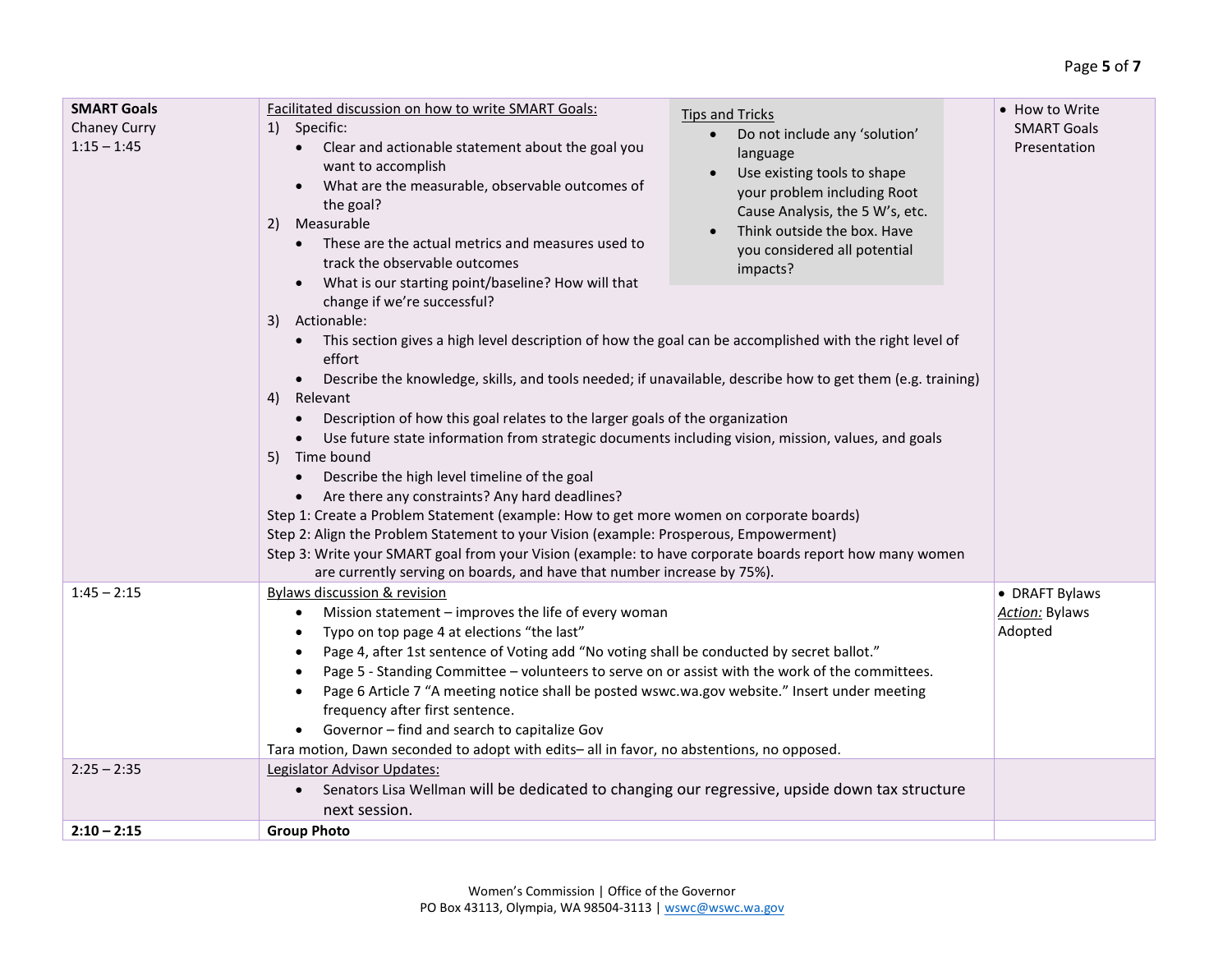| $2:35 - 2:45$         | Director's Report:                                                                                              |                       |
|-----------------------|-----------------------------------------------------------------------------------------------------------------|-----------------------|
| Michelle Gonzalez     | Michelle focused on legislative advocacy this quarter.                                                          |                       |
|                       | The Women's Commission supported 15 bills, 11 of which have made it to the Governor's desk.                     |                       |
| $2:45 - 2:50$         | <b>Economic Opportunity Committee:</b>                                                                          | • Committee Notes (4- |
| Rituja Indapure       | Met and talked about corporate board bill and how to support since it didn't pass.                              | $9-19)$               |
|                       | Committee action items:                                                                                         |                       |
|                       | Host a panel and invite women who are already serving on corporate boards like Phyllis<br>$\circ$               |                       |
|                       | Campbell, Starbucks board member                                                                                |                       |
|                       | Letter of recommendation on how to support getting on corporate boards<br>$\circ$                               |                       |
| $2:50 - 2:55$         | <b>Economic Security Committee:</b>                                                                             |                       |
| Dawn Rains            | • Haven't met since the last meeting                                                                            |                       |
| $2:55 - 3:00$         | Safety Committee:                                                                                               |                       |
| <b>Grace Huang</b>    | Review draft sexual harassment policies that have been reviewed from different agencies, primarily<br>$\bullet$ |                       |
|                       | sexual and domestic violence - sexual assault on campus, prevention and consent issues, firearms                |                       |
|                       | How much to invest in time on implementation                                                                    |                       |
| $3:00 - 3:05$         | <b>Break</b>                                                                                                    |                       |
| $3:05 - 3:50$         | <b>Suffrage Centennial Joint Taskforce Updates:</b>                                                             |                       |
| Michelle Merriweather | 2020 Suffrage Celebration: budget & fundraising discussion:                                                     |                       |
| Jennifer Kilmer       | Send out grant contracts for \$150k so that everyone has the money. Finalizing the new contract                 |                       |
|                       | language for the reimbursable aspect of the contract                                                            |                       |
|                       | o This is the bulk of the funds                                                                                 |                       |
|                       | 2020 \$63k remaining and \$30k will support the part time staff                                                 |                       |
|                       | A traveling panel exhibition                                                                                    |                       |
|                       | \$33k left for public programming needs to be spent by June 30, 2020.                                           |                       |
|                       | A supplemental budget request will be submitted                                                                 |                       |
|                       | decided not to submit it for this budget request<br>$\circ$                                                     |                       |
|                       | it would have gotten and will likely be only budget request for the next year<br>$\circ$                        |                       |
|                       | Will work with the committee to come up with the budget and to extend Elisa's pay to do the 2020                |                       |
|                       | event and wrap up things after                                                                                  |                       |
|                       | Genealogical, Girls School, and the League of Women Voters (LWV) have applied for the funding in<br>$\bullet$   |                       |
|                       | terms of types of organizations and across the state                                                            |                       |
|                       | Discussion:                                                                                                     |                       |
|                       | Michelle – it seemed west side heavy. Can the commissioners help on the east side?<br>$\bullet$                 |                       |
|                       | o Jennifer - yes, Elisa is planning 1 or 2 trips to eastern WA to get the word out.                             |                       |
|                       | Michelle - should the Gov's office help promote the grants? Be more intentional by outreach                     |                       |
|                       | Jennifer - can talk with OSPI about a distribution list to target a student population<br>$\circ$               |                       |
|                       | Are you partnering with Humanities WA?                                                                          |                       |
|                       | o Yes, they have brought on a number of speakers with the speakers bureau                                       |                       |